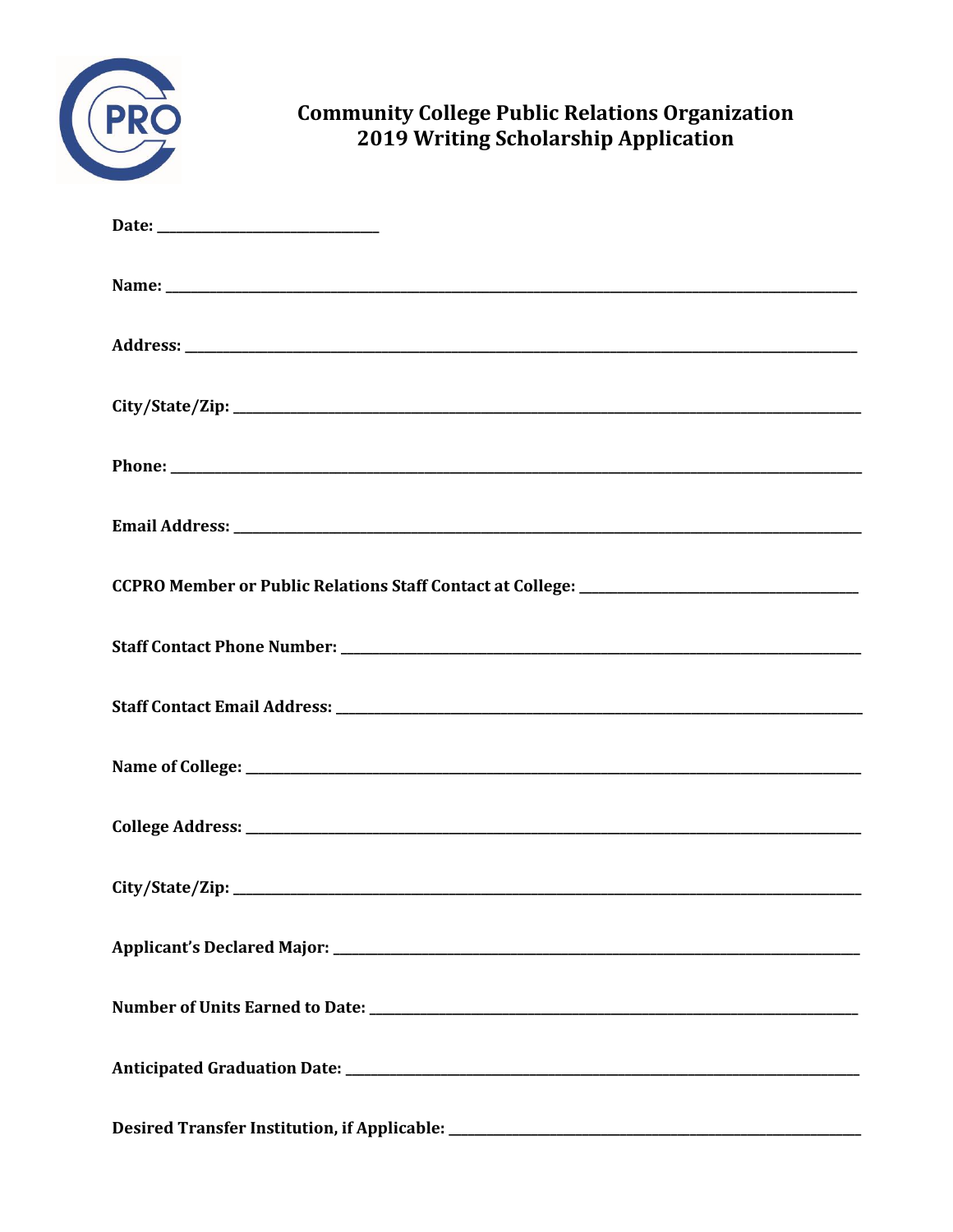#### **Applicant's Statement:**

*How will this scholarship award assist in your academic pursuits? Please limit your response to one paragraph. Attach a sheet with your response.*

Students must submit the completed application, the published story (with date/source), and the original submission. Mail all materials by February 22, 2019 to:

CCPRO Writing Scholarship c/o Paul Bratulin Director of Marketing & Public Relations San Bernardino Valley College 701 South Mount Vernon Avenue San Bernardino, CA 92410